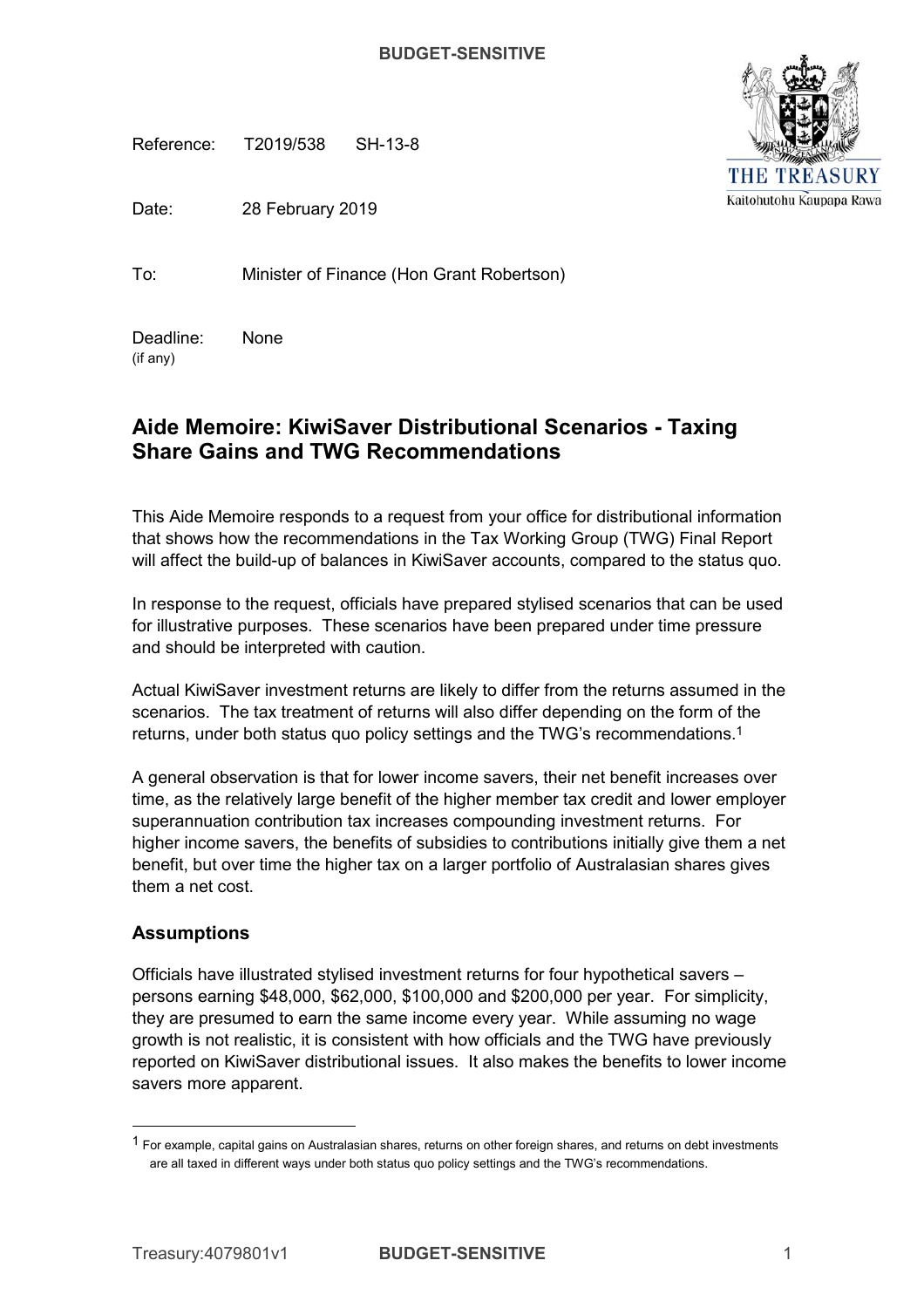Officials have modelled contributions and earnings over 30 year and 45 year periods. This is similar to distributional analysis of KiwiSaver options that was previously provided to the TWG (which the TWG published in the Interim Report), and that has also been provided to you (T2019/297; IR2019/081 refers).

- • **Contributions** savers are assumed to contribute 3% of their pre-tax income to the fund each year, and their employer is assumed to contribute a matching 3% contribution. Employer superannuation contribution withholding tax (ESCT) is withheld from the matching contribution when applicable. The applicable member tax credit is contributed by the Government.
- • **Investments** 15% of new contributions are invested in Australasian shares, and the remainder are invested in other investments.<sup>2</sup> The portfolio is rebalanced every year to maintain a 15% portfolio allocation in Australasian shares.
- • **Investment returns –** Capital gains on Australasian shares are presumed to be 3.7% per year, which is the average annual gain for domestic shares over the last 20 years. $3$  Dividends on Australasian shares are assumed to be 5% gross (inclusive of imputation credits). All other investments are presumed to earn a 5% taxable return.
- **Relevant KiwiSaver and tax rules** the following bullets describe how KiwiSaver and tax settings would change if the TWG's recommendations were adopted, and how these changes would affect different scenarios:
	- o **Member tax credit** the member tax credit is currently a maximum of \$521 per year. Under the TWG's recommendations, the member tax credit would change to a maximum of \$781.50 per year. *This recommendation affects all scenarios*.
	- o **ESCT** ESCT currently applies to all KiwiSaver employer contributions under a progressive rate schedule. Under the TWG's recommendations, ESCT would be rebated to the fund for persons earning up to \$48,000 per year and partially for persons earning above that amount. *This recommendation affects the scenarios for the people earning \$48,000 and \$62,000.*

 $^2$  This is the average allocation of investment into Australasian shares according the 2018 KiwiSaver annual report published by the Financial Markets Authority.

 $^3$  For the revenue costing, we assumed 3% annual appreciation in share values. That was chosen out of a principle of conservatism given inherent volatility in share prices. As this aide memoire is illustrating the potential cost to KiwiSavers of taxing the gain, it is conservative to use the higher historical average amount. This will also make it more comparable to analyses in the private sector that are likely to use a similar appreciation assumption.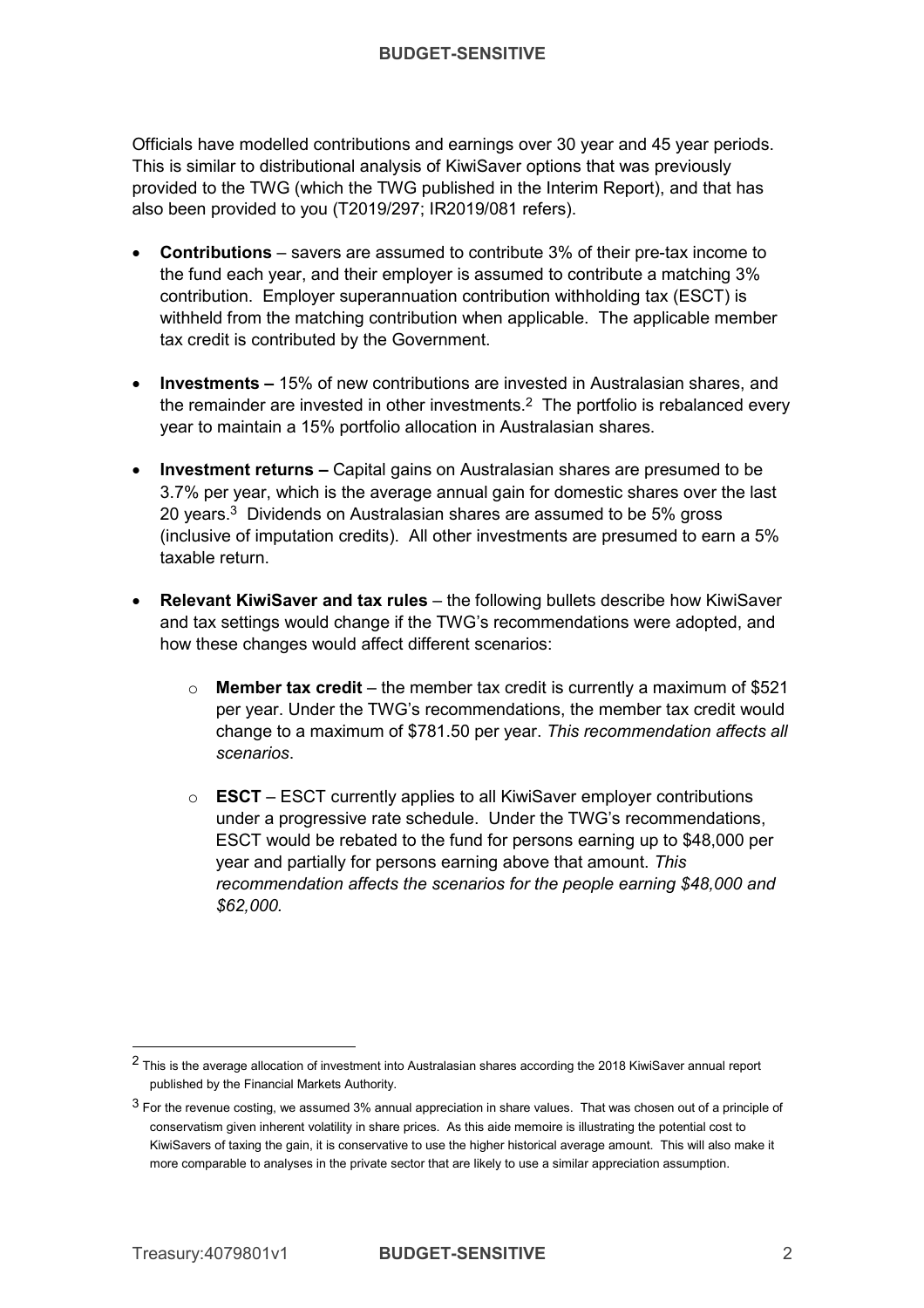- o **Taxation of investment income**  This is effected through the portfolio investment entity regime, which applies a progressive rate to the investor's share of the fund income. Under the TWG's recommendations, the rates lower than 28% would be reduced by five percentage points each. *This recommendation only affects scenario for the person earning \$48,000.*
- o **Taxation of capital gains on Australasian shares**  currently, these gains are not taxed. Under the TWG recommendation, these would be taxable like other investment income earned by the fund.4 *This recommendation affects all scenarios*.

The calculated KiwiSaver balances are set out in the tables in the Annex.

**Steve Mack,** Principal Advisor, Tax Strategy, <sup>s9(2)(a)</sup> **Mark Vink, Manager, Tax Strategy, s9(2)(a)** 

 $^4$  Shares in other foreign companies are taxed under the fair dividend rate and there is not TWG recommendation to change that.